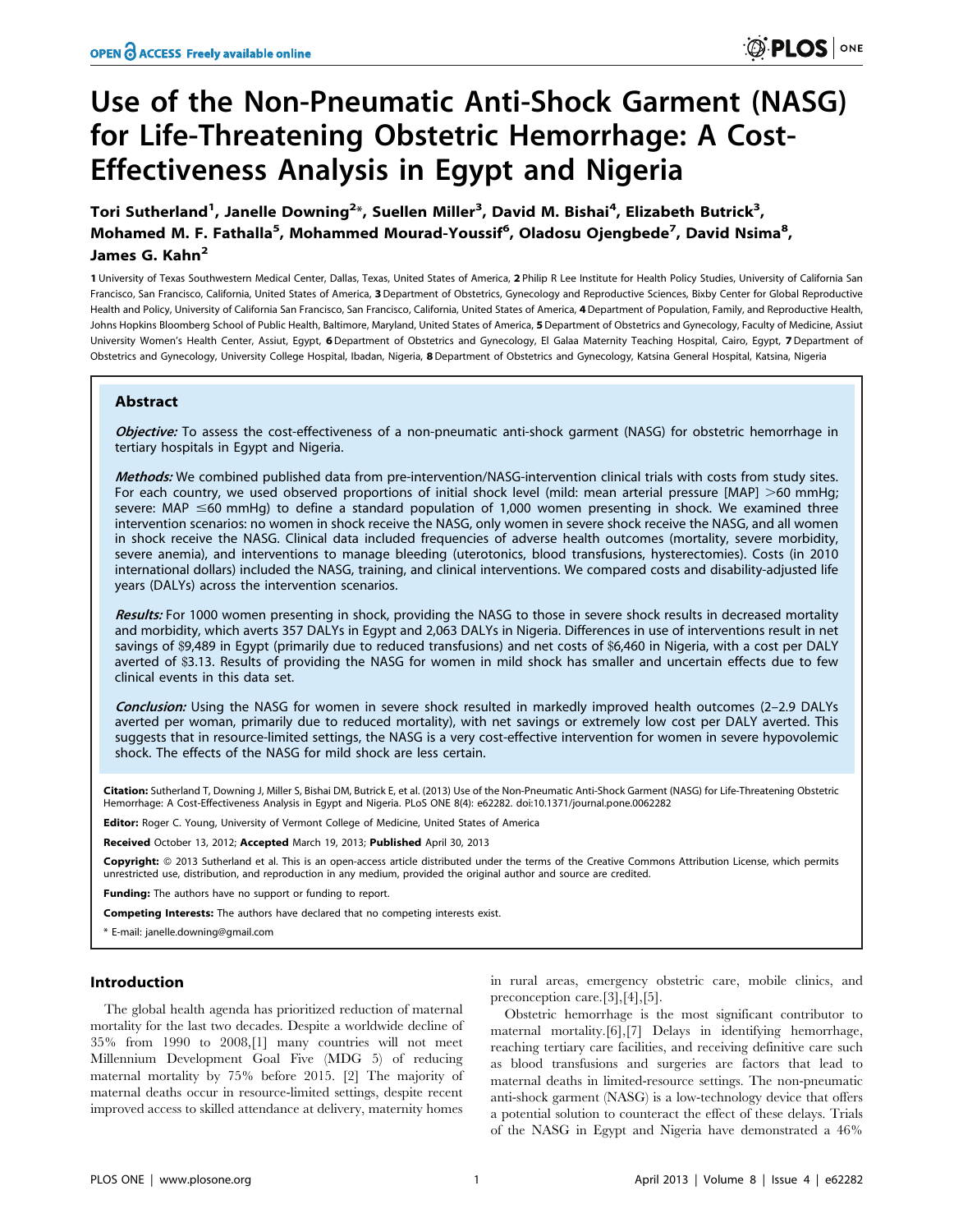decrease in blood loss, 45% decrease in mortality and 81% decrease in severe morbidity in women presenting with obstetric hemorrhage of all etiologies.[8].

Implementation of evidence-based maternal mortality interventions is limited by availability of resources and often depends on the strength of the health system.[9] Strategies that target women with intrapartum complications that can be managed with basic emergency obstetric care have been shown to be effective in reducing maternal mortality.[10] Interventions that can be used broadly within the health system have the most potential for making a large-scale impact. For example, use of misoprostol for community-based treatment of postpartum hemorrhage (PPH) is considered highly cost-effective, with an incremental cost per disability adjusted life year (DALY) of \$6.[11].

However, no analysis has examined the cost-effectiveness of the NASG. Application of cost-effectiveness analyses is often limited by use of simulated data. If possible, clinical results are preferred in order to capture unexpected costs.[12] We conducted a costeffectiveness analysis of the NASG using results from trials in several tertiary facilities in Egypt and Nigeria.

#### Materials and Methods

## Overview

We assessed the cost-effectiveness of adding the NASG to standard hypovolemic shock management. We used clinical data from two published intervention trials, in Egypt and Nigeria, on the effects of the NASG added to standard care on maternal morbidity and mortality at tertiary facilities.[8] The analysis focused on a standardized group of 1,000 women presenting in shock, with the proportions of severe (mean arterial pressure  $[MAP] < 60$  mmHg) and mild  $(MAP>60$  mmHg) shock specified by country to reflect patient characteristics in the clinical trials. We then examined three intervention scenarios: (a) no use of the NASG (i.e., standard care, as the reference case) for any woman in shock; (b) women in severe shock receive the NASG and women in mild shock receive standard care; and (c) all women in shock receive the NASG, regardless of initial shock status. Each scenario was compared incrementally to the reference group (No NASG for any woman in shock). Clinical outcomes (mortality and morbidities) were translated into disability adjusted life years (DALYs), and compared incrementally across scenarios. Costs for the NASG (materials, training, personnel) were collected from project records, and treatments for maternal hemorrhage (e.g., emergency hysterectomy, blood transfusion, and uterotonics) were obtained from local investigators and published sources. All costs were converted into 2010 international dollars. Net cost (or savings) for the NASG was calculated considering the sum of costs for NASG and for clinical management of maternal hemorrhage. Costeffectiveness was calculated as the cost per DALY averted, which represents the cost for each unit of ''disease burden'' that the intervention prevents. We conducted a one-way sensitivity analysis. Methods are further described below and in the Technical appendix S1.

## Clinical data

We obtained clinical information from two studies that used a two-phase design (pre-intervention (standard care) and NASG intervention plus standard care), conducted in four sites in Nigeria and two sites in Egypt. Funding for these studies came from The John D. and Catherine T. MacArthur Foundation. The preintervention phase employed standard care including etiology identification, fluid resuscitation, and uterotonic administration for those with uterine atony.[13] The intervention phase added the

NASG. A total of 1,442 patients with obstetric hemorrhage of any etiology (ranging from ectopic pregnancy to ruptured uterus) were studied. The six participating facilities logged over 100,000 deliveries during the study period, with a severe hemorrhage rate of 1.4%. Women with  $MAP<60$  had a significantly greater risk of morbidity and mortality and required additional care.[8] Severe morbidity was defined by the Mantel criteria as end-stage organ dysfunction.[14] Additional information is available in the original study manuscripts.[8,15,16].

The NASG (Zoex Corporation, Colma, CA) resembles the bottom half of a neoprene wetsuit with an abdominal foam compression ball and Velcro closures that allow perineal and abdominal access; circumferential pressure reduces blood flow to the pelvis and lower extremities and increases cardiac and cerebral perfusion (Figure 1). During the pre-intervention phase, women with hypovolemic shock secondary to obstetric hemorrhage from any etiology were treated with a standardized shock/hemorrhage protocol.[16] Their outcomes were compared to outcomes for similar women treated with the same protocol and the NASG during the intervention phase.

Variables selected for this analysis were in two categories: treatments and outcomes (Table 1). Treatment variables included mean uterotonic doses, mean units transfused blood, emergency hysterectomies for women with a primary diagnosis of uterine atony and hysterectomies for women with any obstetric hemorrhage etiology. **Outcome variables** included mean measured blood loss after drape placement, mean discharge hemoglobin and total number of women with severe anemia or hemoglobin<7.0 g/dl on discharge (approximated from hematocrit by dividing by a factor of 2.95, rounded to 3, for Nigeria[17]), severe morbidity and mortality. We omitted variables that did not differ significantly in the trials by NASG status including other surgeries and procedures.

Deaths were translated to DALYs using a value of 24 DALYs per death in Egypt and 22 per death in Nigeria. This was based on the difference between median age at maternal death, 28 and 30 and life expectancy at age 70 and 64 for Egypt and Nigeria respectively.[18] DALYs per other adverse event ranged from 0.09 for transient severe anemia to 2.5 for infertility secondary to emergency hysterectomy and 9 for long-term motor deficit (which occurred once, in Nigeria). Details on DALYs are provided in the Technical appendix S1.

#### Costs

We included treatment costs in both clinical study phases, as well as program costs in the intervention phase. The following equations were used to calculate costs:

- (1) Cost of standard of care  $=[Uterotonics]$
- + [Blood transfusions] + [Emergency hysterectomy]
- (2) Cost of NASG intervention
- $=[Uterotonics] + [Blood transforms]$
- + [Emergency hysterectomy] + [Training] + [NASG]

Cost categories included clinical material (disposable and reusable), facility, provider, and laboratory. Unit cost data were collected from local investigators at El Galaa Maternity Hospital in Cairo, Egypt, Assiut University Women's Health Center in Assiut, Egypt, University College Hospital in Ibadan, Nigeria and Katsina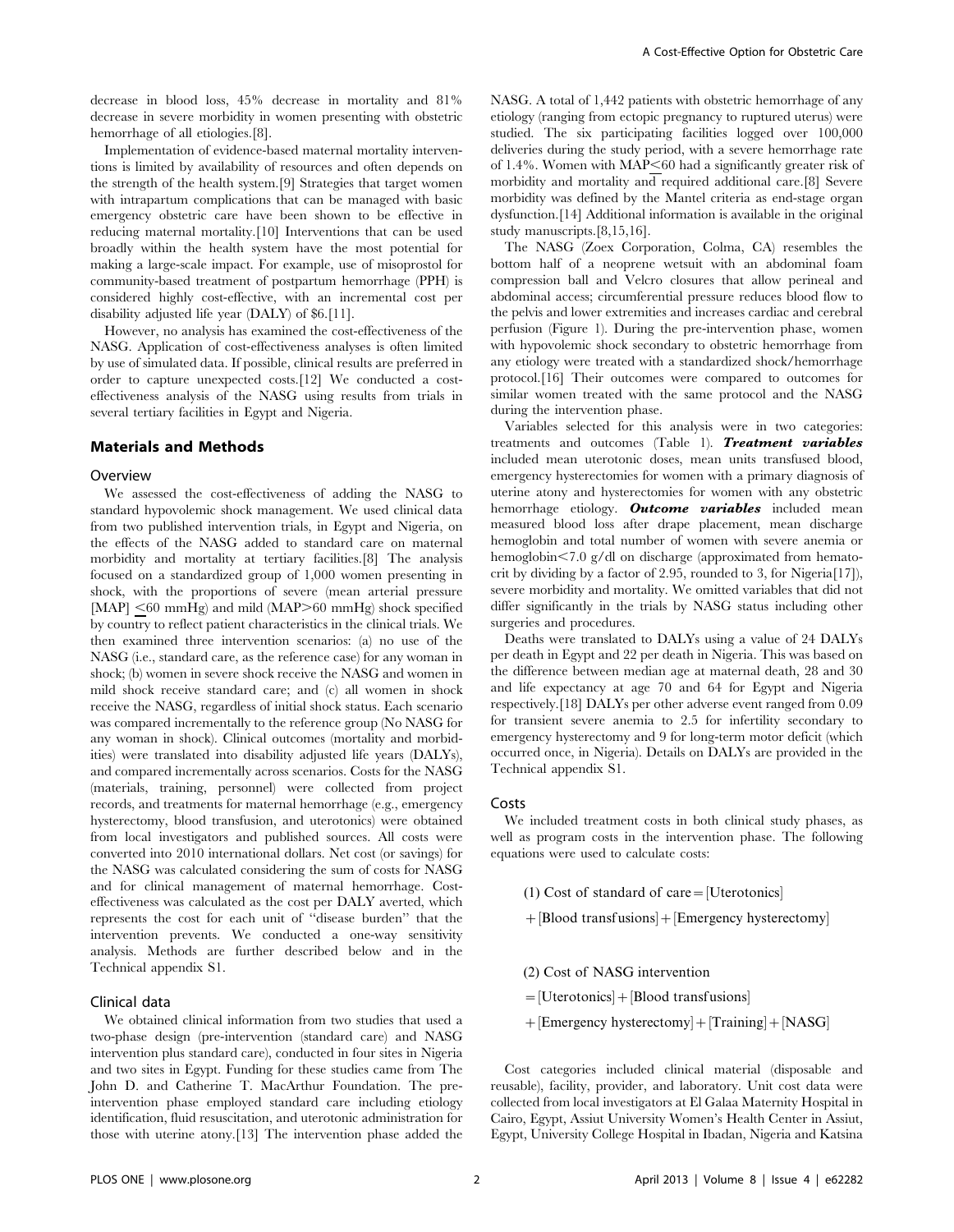

Figure 1. Image of nurse applying non-pneumatic shock garment (NASG) to study patient in Nigeria<sup>\*</sup>. \* Both the provider and patient have given informed consent, as outlined in the PLOS consent form, to publication of their photograph. doi:10.1371/journal.pone.0062282.g001

General Hospital in Katsina, Nigeria (Table 2). Respondents reported using internal cost accounting systems and hospital charges to patients in order to estimate costs. Due to wide (30-fold) differences in uterotonic unit costs across the Nigerian hospitals, we used a conservative market price.[19] We examined uncertainty in unit costs in the sensitivity analyses.

## Cost-effectiveness

We developed a cost-effectiveness model in Microsoft Excel 2004 to calculate net costs and DALYs from adding the NASG to a standard protocol for obstetric hemorrhage and hypovolemic shock. Calculations were performed for 1,000 women experiencing life-threatening obstetric hemorrhage, using standard economic methods, and reflecting the country-specific observed proportions of women in mild and severe shock (Table 3) [20]. Net costs (or savings) were calculated across intervention scenarios (no NASG for women in shock, NASG for severe shock only, and NASG for all women in shock), for each country (Table 4). Costeffectiveness was calculated as net cost per DALY averted, or reported as ''dominant'' for intervention scenarios with lower costs and better health outcomes.

Training costs to treat 1,000 women were annualized assuming that training effects would last 10 years. Training components (venues, trainee per diems, and trainer salaries) and prices were estimated based on the experience in the Nigerian and Egyptian studies.

Intractable uterine atony is the only hemorrhage etiology for which emergency hysterectomy can be directly reduced by the NASG, because pelvic vascular compression can control blood loss until uterine contraction occurs. However, women who present with shock secondary to other obstetric hemorrhage etiologies (e.g., abruption placenta, ruptured uterus) and are stabilized with the NASG may then survive long enough to have the chance to receive the needed hysterectomy. For this reason, costs were examined in two ways: for hysterectomies secondary to primary uterine atony and for hysterectomies of all etiologies. Results were similar for both approaches, so we present results using the narrower scope and can provide the broader analysis on request.

All costs were converted from Egyptian Pounds and Nigerian Naira to 2010 international dollars using the most recently available conversation factors.[21]

We conducted sensitivity analyses to take into account possible variation in our baseline values. A one-way sensitivity analysis adjusted input parameters by 50% above or below the base case or used published ranges if available from prior NASG trials[8,22] (Table 5 and technical appendix S1). We also examined different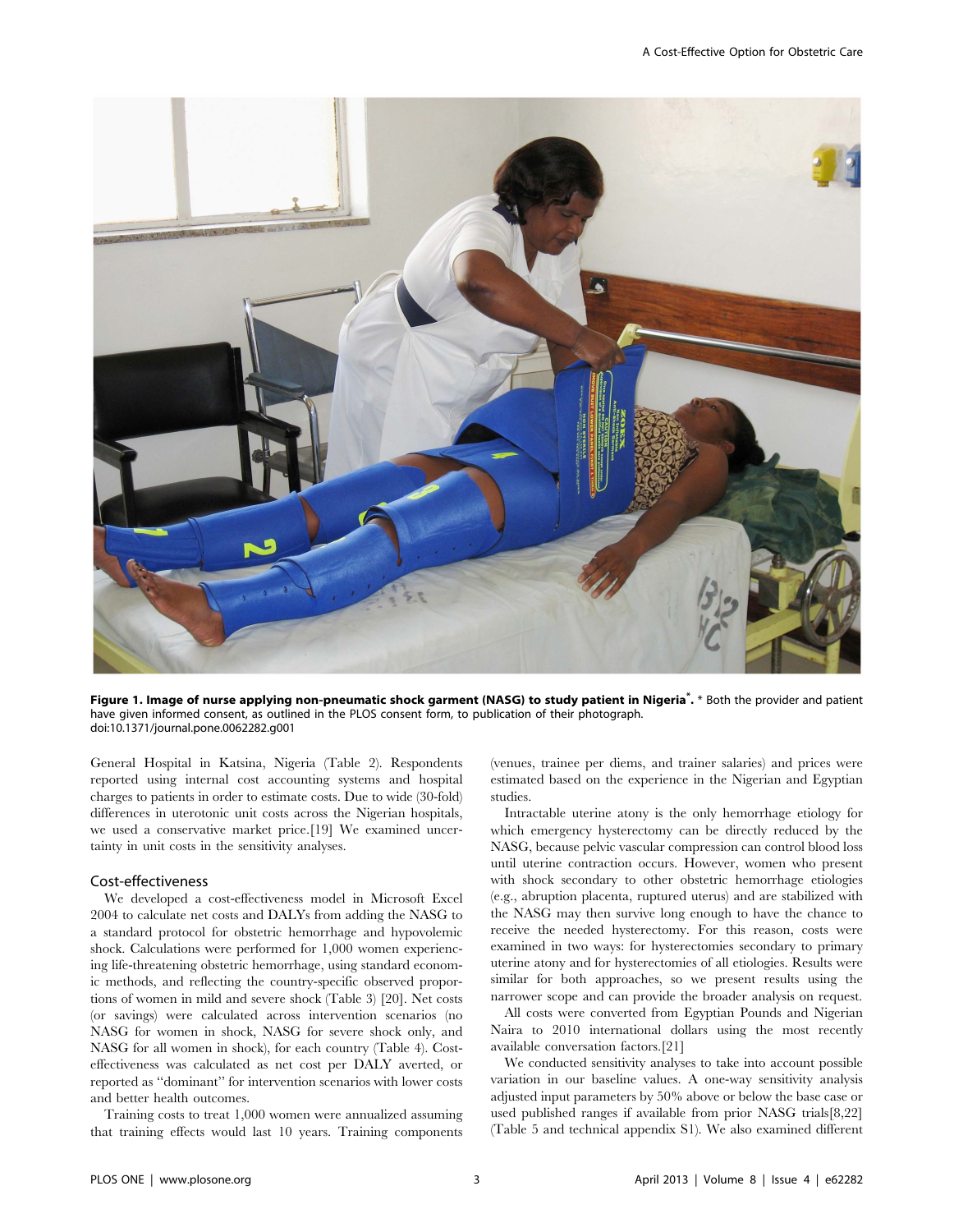Table 1. Clinical trial results for women with shock from maternal hemorrhage, by country, shock severity, and use or non-use of the non-pneumatic anti-shock garment (NASG).

|                                                         |                               | Egypt          |             | Nigeria        |             |
|---------------------------------------------------------|-------------------------------|----------------|-------------|----------------|-------------|
|                                                         |                               | <b>No NASG</b> | <b>NASG</b> | <b>No NASG</b> | <b>NASG</b> |
| 1. Number of women in study trials, unstandardized      | All                           | 432            | 558         | 175            | 277         |
|                                                         | <b>Severe</b><br><b>Shock</b> | 72             | 106         | 109            | 215         |
| 2. Mean units of blood transfused per patient[1]        | All                           | 2.30           | 1.61        | 1.81           | 1.96        |
|                                                         | <b>Severe</b><br><b>Shock</b> | 3.30           | 2.38        | 2.06           | 1.96        |
| 3. Emergency hysterectomy, rate per 1,000 [2]           | All                           | 34.01          | 32.26       | 0              | 3.62        |
|                                                         | <b>Severe</b><br><b>Shock</b> | 180.56         | 56.60       | $\mathbf{0}$   | 4.65        |
| 4. Mean units of uterotonics given per patient (all)[3] | All                           | 2.01           | 1.71        | 2.59           | 1.58        |
|                                                         | <b>Severe</b><br><b>Shock</b> | 2.70           | 1.65        | 2.65           | 1.68        |
| 5. Proportion of women with discharge Hb<7.0 g/dl       | All                           | 4.5%           | 4.9%        | 69.1%          | 61.5%       |
|                                                         | <b>Severe</b><br><b>Shock</b> | 20.0%          | 12.2%       | 80.4%          | 66.2%       |
| 6. Severe morbidity,%                                   | All                           | 4.1%           | 0.9%        | 2.7%           | 0.4%        |
|                                                         | <b>Severe</b><br><b>Shock</b> | 16.7%          | 3.1%        | 4.7%           | 0.0%        |
| 7. Mortality,%                                          | All                           | 2.3%           | 1.1%        | 16.0%          | 8.7%        |
|                                                         | <b>Severe</b><br><b>Shock</b> | 12.5%          | 5.7%        | 22.0%          | 9.3%        |

[1]. 450 mls per unit [2]. Uterine atony only [3]. Oxytocin and Ergometrine. doi:10.1371/journal.pone.0062282.t001

approaches to assigning unit costs in Nigeria due to the very different costs between Northern and Southern Nigeria.

# Results

## Clinical outcomes

The published trial data, adjusted to standard cohorts of 1,000 women, are displayed in Table 3 by country and intervention scenario; no NASG for women in shock, NASG for women in severe shock only, and NASG for all women in shock. The clinical effect of the NASG was most significant for women presenting with severe shock. Use of the NASG in this group reduced overall cohort mortality by 52% in both groups (13–91 per 1000 women in shock), and severe morbidities by 50–100% (24–34 per 1000 women in shock). Units of blood transfused decreased by 7% in Egypt and 4% in Nigeria. The number of units of uterotonics administered was roughly 9% lower in Egypt and 25% lower inNigeria.

When all women received the NASG in Egypt, there were directionally similar but much smaller magnitude and statistically

| Costs                           | Egypt    |               |         | Nigeria    |         |         |  |  |
|---------------------------------|----------|---------------|---------|------------|---------|---------|--|--|
|                                 | El Galaa | <b>Assiut</b> | Average | <b>UCH</b> | Katsina | Average |  |  |
| 1. Hysterectomy[2]              | 514.72   | 51.47         | 283.09  | 831.03     | 75.40   | 453.21  |  |  |
| 2.500 ml Blood transfusion      | 77.21    | 51.47         | 64.34   | 83.10      | 32.78   | 57.94   |  |  |
| 3. 10iu Oxytocin                | 1.12     | 1.16          | 1.14    | 1.11[3]    | 0.41    | 0.76    |  |  |
| 4.0.2 mg Ergometrol             | 1.02     | 1.02          | 1.02    | 4.16       | 0.27    | 2.21    |  |  |
| 5. Training cost per patient[4] | 5.27     | 5.27          | 5.27    | 3.57       | 3.57    | 3.57    |  |  |
| 6. NASG per use[5]              | 7.39     | 7.38          | 7.38    | 7.79       | 7.79    | 7.79    |  |  |

Table 2. Unit costs by study site, 2010 (Int\$)[1].

[1]. Costs were adjusted from local currency to international dollar with most recently available purchasing power parity (PPP) factors of 2 for Egypt and 78 for Nigeria.<sup>21</sup> Refer to Technical appendix S1 for a detailed explanation.

[2]. Differences in hysterectomy cost were investigated and confirmed with local investigators.

[3]. Oxytocin cost from PATH report<sup>28</sup> for price per dose of \$0.55 USD for an occasional purchase, medium volume.

[4]. Training costs were standardized across project sites and include provider time during the training.

[5]. Cost includes purchase price of \$295 USD based on 40 uses.

doi:10.1371/journal.pone.0062282.t002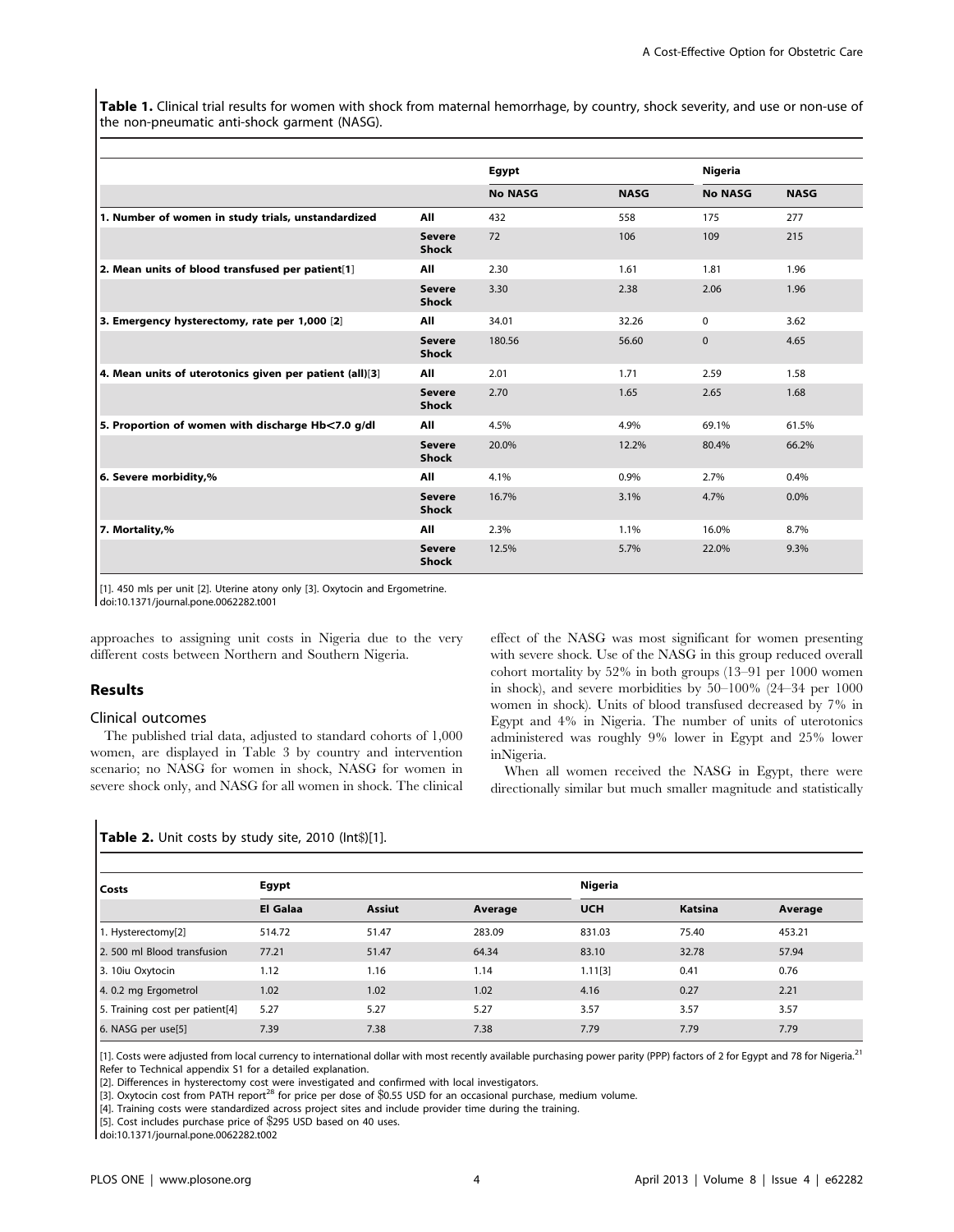Table 3. Treatments and outcomes for standardized cohorts of 1,000 women with shock from maternal hemorrhage, by NASG intervention scenario[1,2].

|                                                              | Egypt          |                                 |                     | <b>Nigeria</b> |                                 |                     |
|--------------------------------------------------------------|----------------|---------------------------------|---------------------|----------------|---------------------------------|---------------------|
| Intervention scenario.                                       | <b>No NASG</b> | <b>NASG only if</b><br>MAP < 60 | <b>NASG for all</b> | <b>No NASG</b> | <b>NASG only if</b><br>MAP < 60 | <b>NASG for all</b> |
| 1. Projected total blood transfusion<br>for 1,000 women, mls | 1,045,821      | 971,435                         | 722,024             | 843,555        | 812,981                         | 880,606             |
| 2. Emergency hysterectomies                                  |                |                                 |                     |                |                                 |                     |
| <b>Emergency hysterectomy-uterine</b><br>atony dx only, n    | 37             | 15                              | 32                  | 0              | 3                               | 3                   |
| All emergency hysterectomies                                 | 95             | 68                              | 54                  | $\mathbf 0$    | 17                              | 21                  |
| 3. Uterotonic (any)                                          |                |                                 |                     |                |                                 |                     |
| Oxytocin, total 10iu doses                                   | 1,433          | 1,303                           | 1,226               | 2,401          | 1,793                           | 1,499               |
| Ergometrine, total.2 mg doses                                | 578            | 520                             | 488                 | 191            | 99                              | 80                  |
| 4. Total number of women with<br>discharge Hb<7.0 g/dl       | 59             | 45                              | 53                  | 739            | 637                             | 626                 |
| 5. Severe morbidity, n                                       | 48             | 24                              | 9                   | 34             | $\Omega$                        | 5                   |
| 6. Mortality, n                                              | 25             | 12                              | 10                  | 175            | 84                              | 85                  |

[1]. Proportion of cohort with severe shock (MAP<60) is 18% for Egypt and 72% for Nigeria. This is derived from clinical trial data<sup>15,16</sup>, combining pre and post trial periods.

[2]. Top 3 definitive diagnoses by country and study phase: Egypt: [Pre (N = 432): Uterine atony (34%), Ectopic pregnancy (19%), Placental abruption (14%)] [Post (N = 558): Uterine atony (44%), Abortion complications (14%), Ectopic pregnancy (13%)] Nigeria [Pre (N = 175): Retained placenta (30%), Uterine atony (25%), Placental abruption (11%)] [Post (N = 277): (Uterine atony (26%), Retained placenta (23%), Placental abruption (17%)].

doi:10.1371/journal.pone.0062282.t003

non-significant benefits. In Nigeria, blood transfusions increased by 8.3%, and there were small and statistically non-significant increases in mortality and severe morbidity.

with severe anemia  $(Hb<7.0)$  on discharge was lower for women using the NASG, in both Egypt and Nigeria.

In Egypt, the number of hysterectomies among women with uterine atony was 59% lower if women in severe shock receive the NASG. In Nigeria, there were very few hysterectomies performed; all were in the NASG phase and most were not associated with uterine atony. The reported number of women in severe shock

These clinical findings translate into 357 DALYs averted by NASG use for women in severe shock in Egypt and 2063 in Nigeria (Table 4). Reduced mortality accounts for most (82–96%) of the DALYs averted in this cohort (not in table). If women in mild shock also received the NASG, the estimates of incremental changes in DALYs  $(+27 \text{ to } -37)$  are much smaller and unstable

Table 4. Calculated mortality, morbidity, disability-adjusted life years, cost, and cost-effectiveness for 1,000 women with severe or mild shock[1] from maternal hemorrhage, by intervention scenario.

| <b>Intervention</b><br><b>Mortality</b><br>scenario |                 | <b>Morbidity</b>          |                 | <b>Total DALYs</b> |                 | Cost              |                 | ICER $(\S$ per DALY averted)[3] |             |                 |
|-----------------------------------------------------|-----------------|---------------------------|-----------------|--------------------|-----------------|-------------------|-----------------|---------------------------------|-------------|-----------------|
|                                                     | $#$ per<br>1000 | Difference <sup>[2]</sup> | $#$ per<br>1000 | <b>Difference</b>  | $#$ per<br>1000 | <b>Difference</b> | $$$ per<br>1000 | <b>Difference</b>               | Incremental | vs. No NASG     |
| <b>Egypt</b>                                        |                 |                           |                 |                    |                 |                   |                 |                                 |             |                 |
| <b>No NASG</b>                                      | 24.7            |                           | 48              |                    | 730             |                   | 147,248         |                                 |             |                 |
| <b>NASG only if</b><br>MAP < 60                     | 12.4            | $-49.79%$                 | 24              | $-50.59%$          | 372             | $-357$            | 137,760         | $-9,489$                        | Dominant    |                 |
| NASG for all[4]                                     | 10.2            | $-17.93%$                 | 9               | $-159.39%$         | 335             | $-37$             | 116,507         | $-21,253$                       | Dominant    | <b>Dominant</b> |
| Nigeria                                             |                 |                           |                 |                    |                 |                   |                 |                                 |             |                 |
| <b>No NASG</b>                                      | 175.0           |                           | 34              |                    | 3960            |                   | 100,003         |                                 |             |                 |
| <b>NASG only if</b><br>MAP < 60                     | 83.8            | $-52.09%$                 | 0               | $-100.00\%$        | 1896            | $-2063$           | 106,463         | 6,460                           | \$3.13      |                 |
| NASG for all[4]                                     | 85.2            | 1.68%                     | 5               | N/A                | 1923            | 27                | 116,240         | 9,777                           | Dominated   | \$7.97          |

1. Proportion of cohort with severe shock (MAP<60) is 18% for Egypt<sup>16</sup> and 72%<sup>15</sup> for Nigeria (from clinical trial, combining pre and post trial periods).

2."Difference" is versus prior row (scenario). Negative values in "difference" columns are desirable — disease burden or cost averted.

3. "Dominant" means cheaper and better health outcomes than previous intervention scenario. "Dominated" means more costly and worse outcomes than previous scenario.

4. Results for "NASG only if MAP <60" are more stable than for the incremental effect of "NASG for all", due to the small number of clinical events for mild shock group in original trials; see text.

doi:10.1371/journal.pone.0062282.t004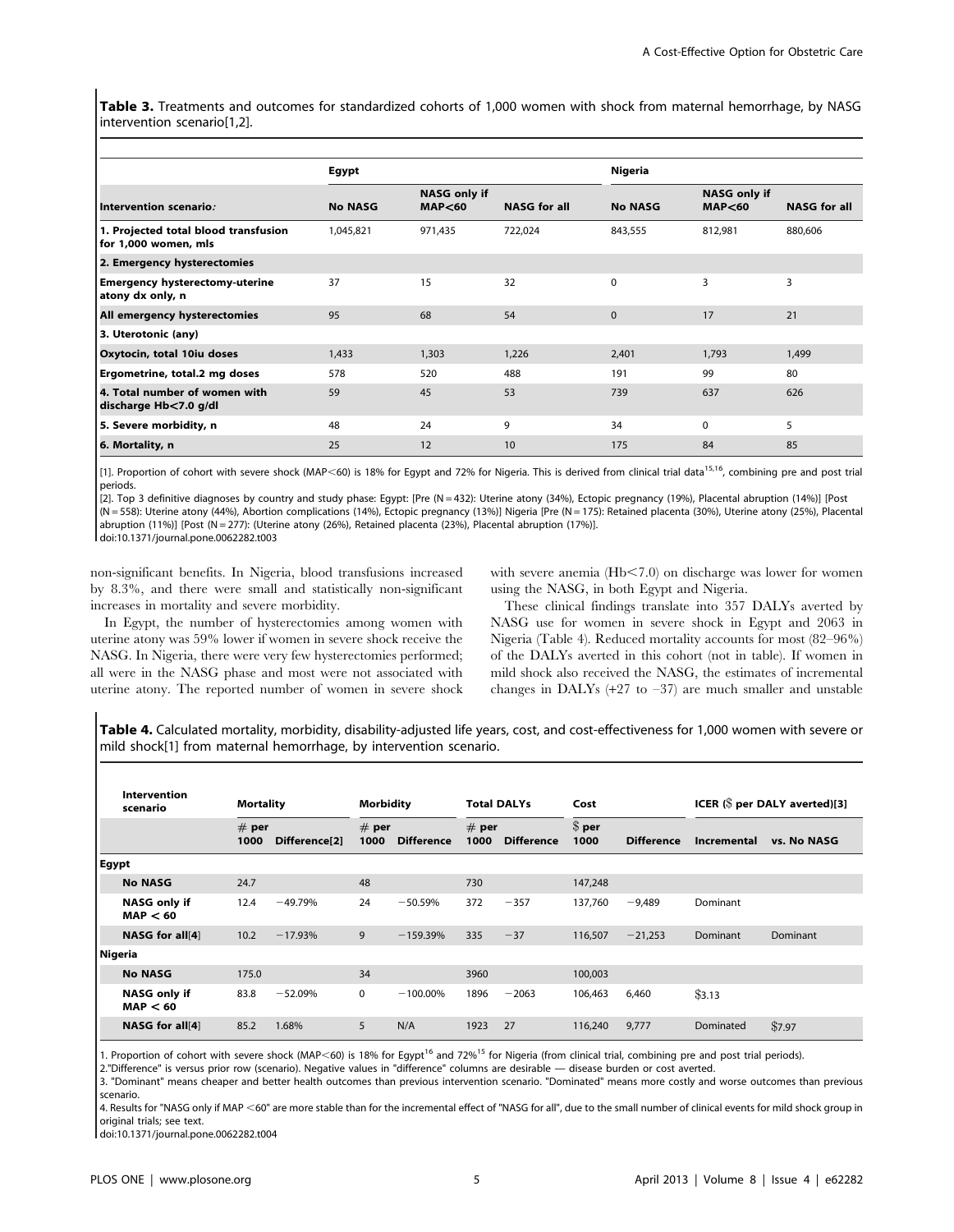Table 5. One-way sensitivity analysis on cost and health differences between two intervention scenarios: NASG for severe shock and No NASG.

|                                                              | Egypt        |                |                                                                                             | Nigeria                         |                 |                                                                                      |  |  |
|--------------------------------------------------------------|--------------|----------------|---------------------------------------------------------------------------------------------|---------------------------------|-----------------|--------------------------------------------------------------------------------------|--|--|
|                                                              | Input values |                | <b>Results:</b><br><b>Difference between</b><br><b>NASG</b> for severe shock<br>and No NASG | Input values                    |                 | <b>Results:</b><br>Difference between NASG<br>for severe shock and No<br><b>NASG</b> |  |  |
| <b>Lower</b> and<br>upper bound<br>Input<br><b>Base case</b> |              |                | <b>Base case</b>                                                                            | <b>Lower</b> and<br>upper bound |                 |                                                                                      |  |  |
| <b>Costs</b>                                                 |              |                | Net $$$ per 1000 women<br>with shock                                                        |                                 |                 | Net $$$ per 1000 women with<br>shock                                                 |  |  |
| Base case result                                             |              |                | $-$ \$9,489                                                                                 |                                 |                 | \$6,460                                                                              |  |  |
| 1. NASG (per use)                                            | \$7.38       | 1.36[1], 11.06 | $-10,572, -8,828$                                                                           | \$7.79                          | $3.9[1]$ , 11.7 | 3,671, 9,262                                                                         |  |  |
| 2. Uterotonics                                               | \$1.14       | 0.57, 1.71     | $-9,388, -9,603$                                                                            | \$0.76                          | 0.38, 1.14      | 6,327, 6,858                                                                         |  |  |
| 3. Blood transfusion                                         | \$64.34      | 32.17, 96.51   | $-4,703, -14,275$                                                                           | \$58                            | 29, 87          | 8,231, 4,688                                                                         |  |  |
| 4. Emerg. Hyst                                               | \$283.09     | 141.55, 424.64 | $-6,334, -12,643$                                                                           | \$453                           | 227, 680        | 5,704, 7,215                                                                         |  |  |
| <b>Health</b>                                                |              |                | Change in DALYs per<br>1000 women with shock                                                |                                 |                 | Change in DALYs per 1000<br>women with shock                                         |  |  |
| Base case result                                             |              |                | $-357$                                                                                      |                                 |                 | $-2,063$                                                                             |  |  |
| 1. Mortality effect[2]                                       | 1.00         | 0.80, 1.2      | $-406, -309$                                                                                | 1.00                            | 0.80, 1.2       | $-2,354, -1,772$                                                                     |  |  |
| 2. Morbidity effect                                          | 1.00         | 0.80, 1.2      | $-364, -351$                                                                                | 1.00                            | 0.80, 1.2       | $-2,074, -2,053$                                                                     |  |  |
| 3. Severe anemia effect                                      | 1.00         | 0.50, 1.5      | $-358, -356$                                                                                | 1.00                            | 0.50, 1.5       | $-2,085, -2,041$                                                                     |  |  |
| 4. Infertility                                               | 1.00         | 0.50, 1.5      | $-371, -344$                                                                                | 1.00                            | 0.50, 1.5       | $-2,068, -2059$                                                                      |  |  |

[1]. Price based on cost provided by Blue Fuzion based in Hong Kong.

[2]. Health effect indicates risk of event compared with the base case, i.e., effect = 0.80 means 20% lower risk of mortality or morbidity for the "NASG for severe shock" scenario than assumed in the main analysis.

doi:10.1371/journal.pone.0062282.t005

due to few clinical events and thus statistical uncertainty in the original studies among women in mild shock.

#### Costs

The categories of cost include emergency hysterectomies, blood transfusions, uterotonics, and provider training for use of the NASG, and the NASG itself.

In Egypt, per 1,000 women, providing the NASG to women in severe shock resulted in net savings of Intl\$ 9,489. Major savings were derived from reduced blood transfusions (\$9,572). The primary added cost in this group was for the NASG and associated training. In Nigeria, using the NASG for severe shock resulted in incremental net costs of Intl \$6,460. The NASG saved \$3,543in blood transfusions. However, the savings were more than offset by higher costs of more hysterectomies, as well as the costs of the NASG and training. Providing the NASG for all women in shock resulted in further savings in Egypt and further costs in Nigeria, though again with uncertainty due to precision issues.

#### Cost-effectiveness

Providing the NASG to women in severe shock is cost-saving for Egypt and cost-effective for Nigeria. Cost-effectiveness ratios for women experiencing shock from maternal hemorrhage are summarized in the final columns of Table 4.

In Egypt, providing the NASG for women presenting with severe shock was ''dominant,'' saving \$9,489 and averting 357 DALYs per 1,000 women. (No cost-effectiveness ratio is needed with lower costs and better outcomes.) The benefits for treating all women with the NASG were lower (37 averted DALYs with \$21,253 in incremental savings), and uncertain due to unstable estimates of clinical outcomes and thus DALYs, as noted above.

In Nigeria, with only women with severe shock receiving the NASG, the NASG had a net cost of \$6,460 and averted 2,063 DALYs, for an incremental cost-effectiveness ratio (ICER) of Intl\$ 3.13 per DALY averted. Unfavorable incremental results occur when women in mild shock also received the NASG: \$9,777 in increased costs and 27 additional DALYs. As with the small gains in Egypt, these results are uncertain due to unstable estimates of clinical outcomes and thus DALYs.

In settings where the intermediate intervention scenario (NASG only for women in severe shock) is considered infeasible, it is appropriate to compare the more extreme scenarios. In Egypt, ''NASG for all'' option dominates ''No NASG''. In Nigeria, this comparison has a cost-effectiveness ratio of \$4.13 per DALY averted.

#### Sensitivity analyses

One-way cost-effectiveness analyses for the uterine atony-only hysterectomy scenario with women in severe shock only receiving the NASG are presented in Table 5. Per standard protocol, costs were varied +/– 50% unless market cost ranges were available (i.e. NASG \$1.36–11.06 in Egypt; \$3.90–11.70 in Nigeria; single use). As the cost of blood transfusion increases, the NASG becomes more cost saving in Egypt. Varying the cost of blood by  $+/- 50\%$ , we found overall cost savings in Egypt ranged from \$4,703– 14,275, while in Nigeria the net cost ranged from \$4,688–8,231. Even when the number of units of blood was removed from the equation, the NASG remained cost saving and cost-effective in Egypt and Nigeria, respectively. Removing uterotonics from the equation had a minor effect on the cost-effectiveness.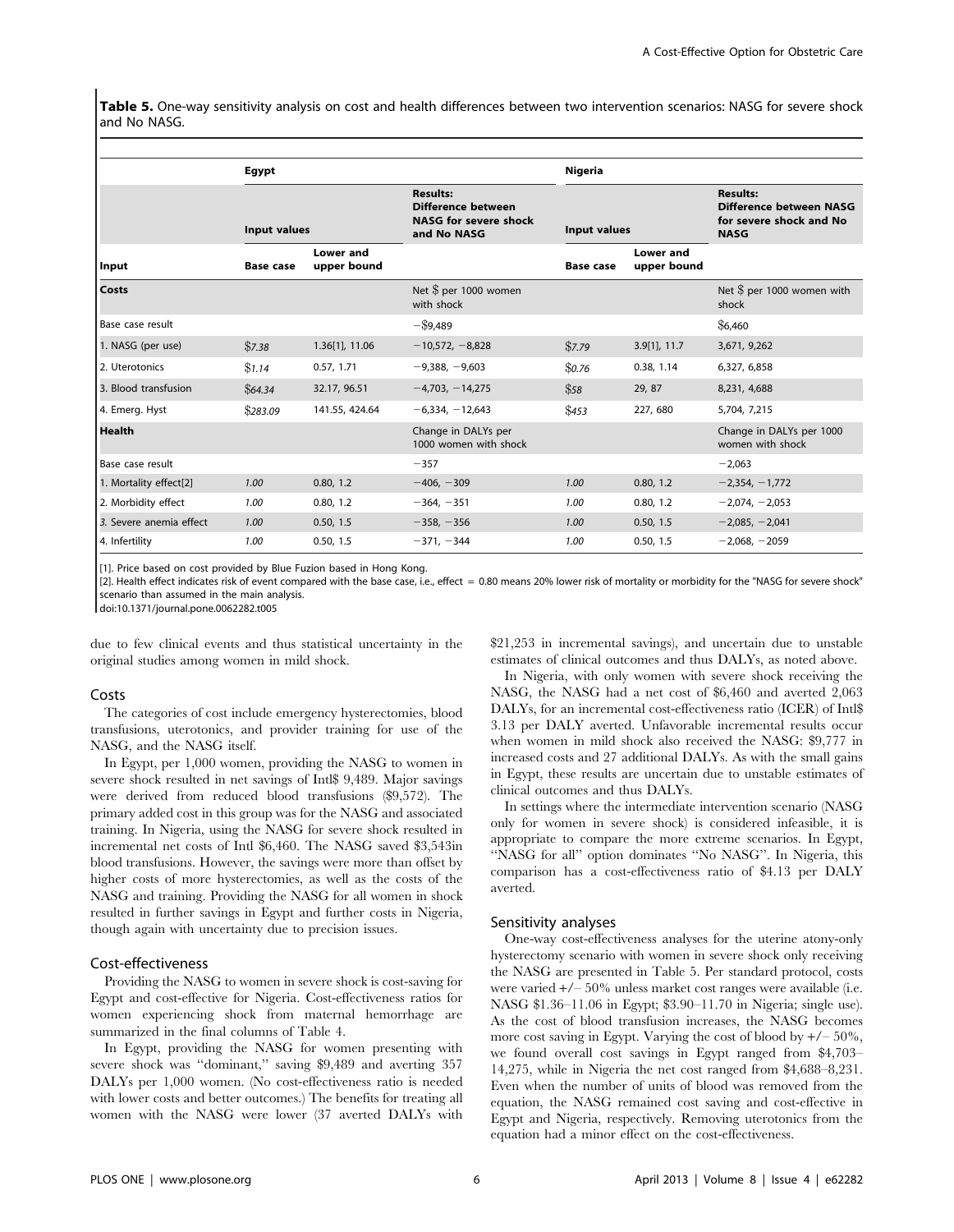Although the clinical trials used garments purchased at \$170 USD, the current (higher) market value of \$295 was used in this analysis. When we increased the cost of the NASG at baseline by 50% to \$11.06 (\$11.70 in Nigeria) per use in the severe shock group, the cost savings in Egypt fell by roughly 7%. When we set the price of the NASG at the lowest available market cost [SM1] of \$53.76 plus cleaning, or \$1.36 per use in Egypt and \$3.90 in Nigeria, savings in Egypt increased by 10% and costs in Nigeria decreased by 43%.

The DALYs health effect estimates for women in severe shock receiving the NASG  $(+/- 20\%$  for morbidity and mortality;  $+/-$ 50% for severe anemia and infertility) are most sensitive to mortality parameters. As the NASG increases its efficacy in saving lives, more DALYs are averted. For example, when the NASG is 20% more effective at mortality reduction, women in severe shock gain an additional 49 DALYs in Egypt and 291 DALYs in Nigeria. Altering the effect of severe morbidity, severe anemia and infertility have less significant impact on total DALYs.

#### Discussion

For women in severe shock, the NASG intervention, even with conservative assumptions (highest price), is an economically attractive option for health systems aiming to reduce maternal mortality from hemorrhage and shock. It is cost-saving in Egypt, when compared to standard care only. In Nigeria, it is highly costeffective, \$3 per DALY averted, far below the WHO standard for ''very cost-effective'' defined as the annual gross domestic product (GDP) per capita.[23] In comparison, a highly favorable maternal mortality intervention in urban India focused on improved intrapartum care had costs of \$150–350 per DALY averted.[24]

Importantly, the NASG provides a very high health benefit for women in severe shock. For each woman in severe shock receiving the garment, the average expected benefit is  $2.0 - 2.9$  DALYs averted, i.e., between 2 and 3 added years of life. Few interventions provide this magnitude of health gain. The results with mild shock are of far lower magnitude, and uncertain in direction due to small numbers of events (especially deaths) and thus statistical uncertainty in the clinical trials.

The financial benefit of the NASG is that it allows providers to use fewer medical care resources. In some low-income settings, safe units of blood are scarce and often sold on the black market for high prices. In Nigeria, like other developing countries, patients may die because of deficiencies in blood banking or lack of supply.<sup>[25]</sup> The cost of blood in our analysis is roughly 60 international dollars per unit. In Egypt, patients with the NASG use, on average, 0.8 fewer units of blood than those without. In Nigeria, blood supply is highly variable: from the authors' clinical experience, patients often receive blood only if a family member donates it, and thus its use may be more contingent on availability than clinical need. Yet the average number of units of blood was slightly lower with the NASG for women in severe shock.

Likewise, women in severe shock who were put in the NASG used an average of one fewer dose of an uterotonic, in both Egypt and Nigeria. While the cost of a dose of uterotonics is significantly less than a unit of blood, each provide an example of how the use of the NASG can conserve resources. Additional research is needed to determine the contexts within and to the degree to which the NASG is effective in reducing use of blood, uterotonics, and number of surgeries.

In this analysis, emergency hysterectomies served as an indicator for the severity of a woman's hemorrhage; if the hemorrhage was uncontrolled, or appeared uncontrollable, by medical or more conservative surgeries, a hysterectomy might be

performed as an extreme effort to save the woman's life. In previous trials,[15,16] the efficacy of the NASG was most definitive for women with a diagnosis of uterine atony. Often for women with other diagnoses, such as placental abruption, an emergency hysterectomy still may be required despite the efficacy of the NASG in controlling bleeding; indeed, the NASG may stabilize women enough to permit life-saving hysterectomies. For women in severe shock, hysterectomies decreased with the NASG for both uterine atony and all etiologies in Egypt, thus saving resources. In Nigeria, the rate of hysterectomies overall was very low (2%), and in the trial only one hysterectomy was performed for a woman with uterine atony who received the NASG. Hysterectomies for other etiologies rose with NASG. Additional studies are needed to determine the efficacy of the NASG in conserving surgical resources across various settings, and if the increase in surgeries was due to the increased chance of a woman surviving long enough to receive the surgery if she had the NASG compared to those who did not.

If the savings due to the averted use of medical resources is excluded, the ''crude'' ICER for the NASG material costs and training is Intl\$ 6.37 in Egypt and 3.95 in Nigeria (for the analysis including hysterectomies for uterine atony only). This means that use of the NASG appears very cost-effective even in a clinical setting where blood, uterotonics, and surgery are unavailable. Additional studies are needed to determine the cost-effectiveness of the NASG in a variety of clinical settings to set priorities for implementation.

This analysis was stratified by shock level because resource allocation and protocol for shock management is often dependent on severity of shock. The NASG is very favorable for women with severe shock, but has far smaller and, in this study, inconsistent results for those with mild shock. In Egypt, there was only one death in the entire study  $(N = 619)$  for those in mild shock. As mortality accounts for a majority of DALYs averted in the severe shock phase, the mild shock results are markedly different, with a high proportion of DALYs contributed by the infertility associated with hysterectomies.

In Nigeria, the number of women in the trial's mild shock group  $(N = 127$  total pre- and with NASG) was markedly smaller than for the other groups. Nigerian women in these studies had less access to care compared to women in the Egyptian study sites, and were more likely to come to the facility already bleeding and in severe shock. Thus, the standardized cohort size of 1000 exaggerated the number of key clinical events. There were 4 deaths out of 66 without the NASG, and 4 deaths out of 61 with the NASG, suggesting a statistically insignificantly higher mortality in the NASG group. Also, there was only one hysterectomy. Therefore, DALY calculations are highly uncertain. The number of units of blood and doses of uterotonics also increased, for unclear reasons. Perhaps these changes were due to temporal changes associated with better adherence to protocol, or may reflect changes due to availability of resources. More research is needed to determine the cost-effectiveness of the NASG for women presenting in mild shock.

NASG use resulted in reductions in severe morbidity, ranging from 81–100% for women presenting with severe shock. Cost estimates are conservative and exclude cost offsets from a decline in anemia. The NASG reduced the number of women with severe anemia (by 39% in Egypt and 18% in Nigeria). Although we could not measure the effect of anemia on the study participants' postpartum productivity, anemia has been associated with decreased postpartum economic productivity (Galloway 2003[26]).